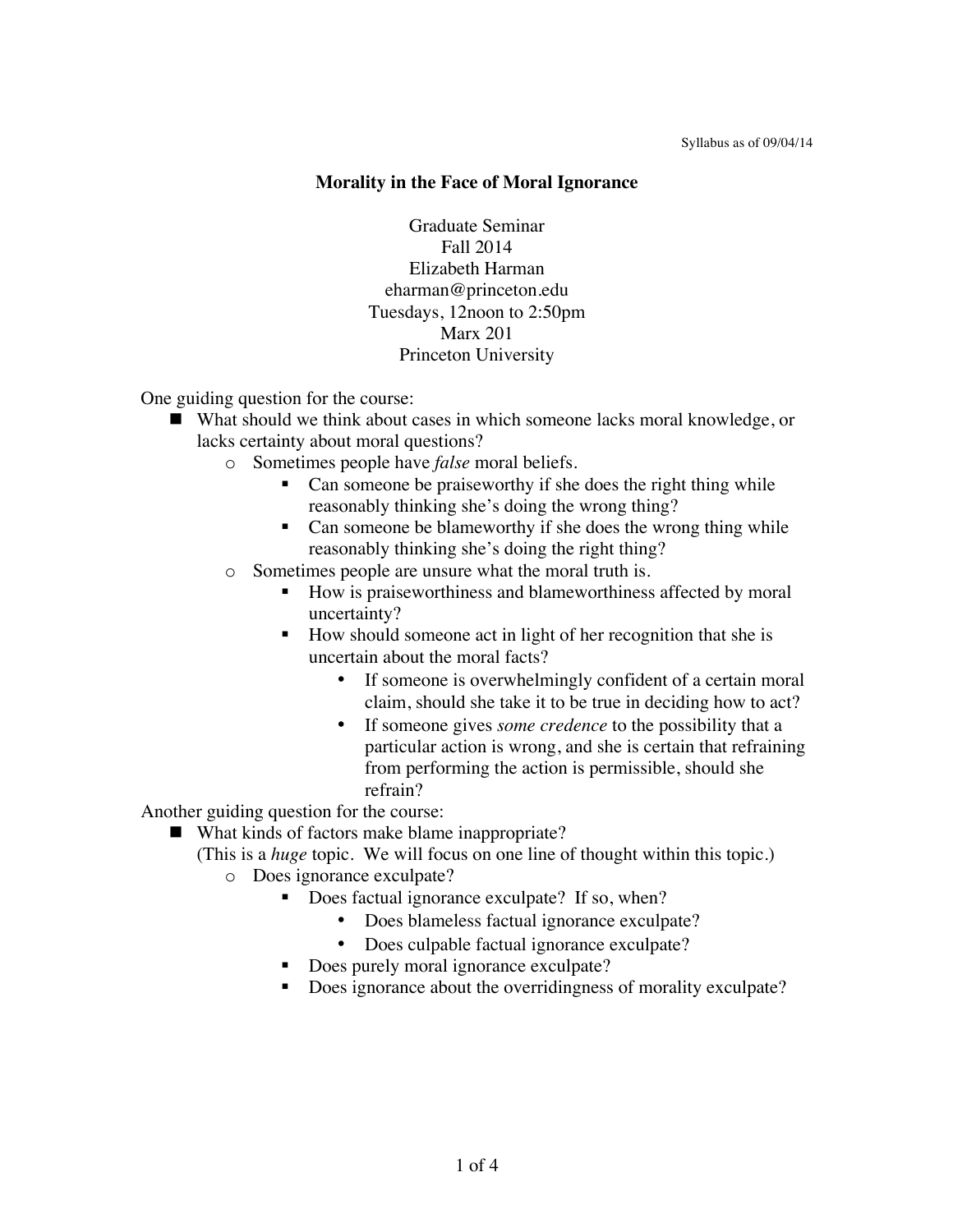# Guest Professors:

We will have six guest professors during the semester. Each guest professor is an author we are reading:

Gideon Rosen, Princeton University: September 30 Nomy Arpaly, Brown University: October 14 Dana Nelkin, University of California at San Diego: November 4 Alexander Guerrero, University of Pennsylvania: November 11 Andrew Sepielli, University of Toronto: November 18 Brian Weatherson, University of Michigan: December 2

There will be small dinners with the guest professors on the days of their visits.

Thanks to the Department of Philosophy and the Center for Human Values for providing funding for these guest professors.

# Course Schedule:

*This schedule is tentative. It will be revised during the semester.*

Week One: Tuesday, September 16

- Holly Smith, "Culpable Ignorance" *The Philosophical Review* 1983
- Gideon Rosen, "Kleinbart the Oblivious and Other Tales of Ignorance and Responsibility" *Journal of Philosophy* 2008

Week Two: Tuesday, September 23

- Gideon Rosen, "Culpability and Ignorance" *Proceedings of the Aristotelian Society,* CIII: Part 1, 2003.
- Michelle Moody-Adams, "Culture, responsibility, and affected ignorance" *Ethics* 1994

### Week Three: Tuesday, September 30

Gideon Rosen (Princeton) will be a guest professor for this session.

- Gideon Rosen "Skepticism About Moral Responsibility" *Philosophical Perspectives* 2004
- William FitzPatrick, "Moral Responsibility and Normative Ignorance" *Ethics* 2008

Week Four: Tuesday, October 7

- Nomy Arpaly, *Unprincipled Virtue: An Inquiry into Human Agency* 2003
- Nomy Arpaly, "Moral Worth and Normative Ethics," *forthcoming* in *Oxford Studies in Normative Ethics*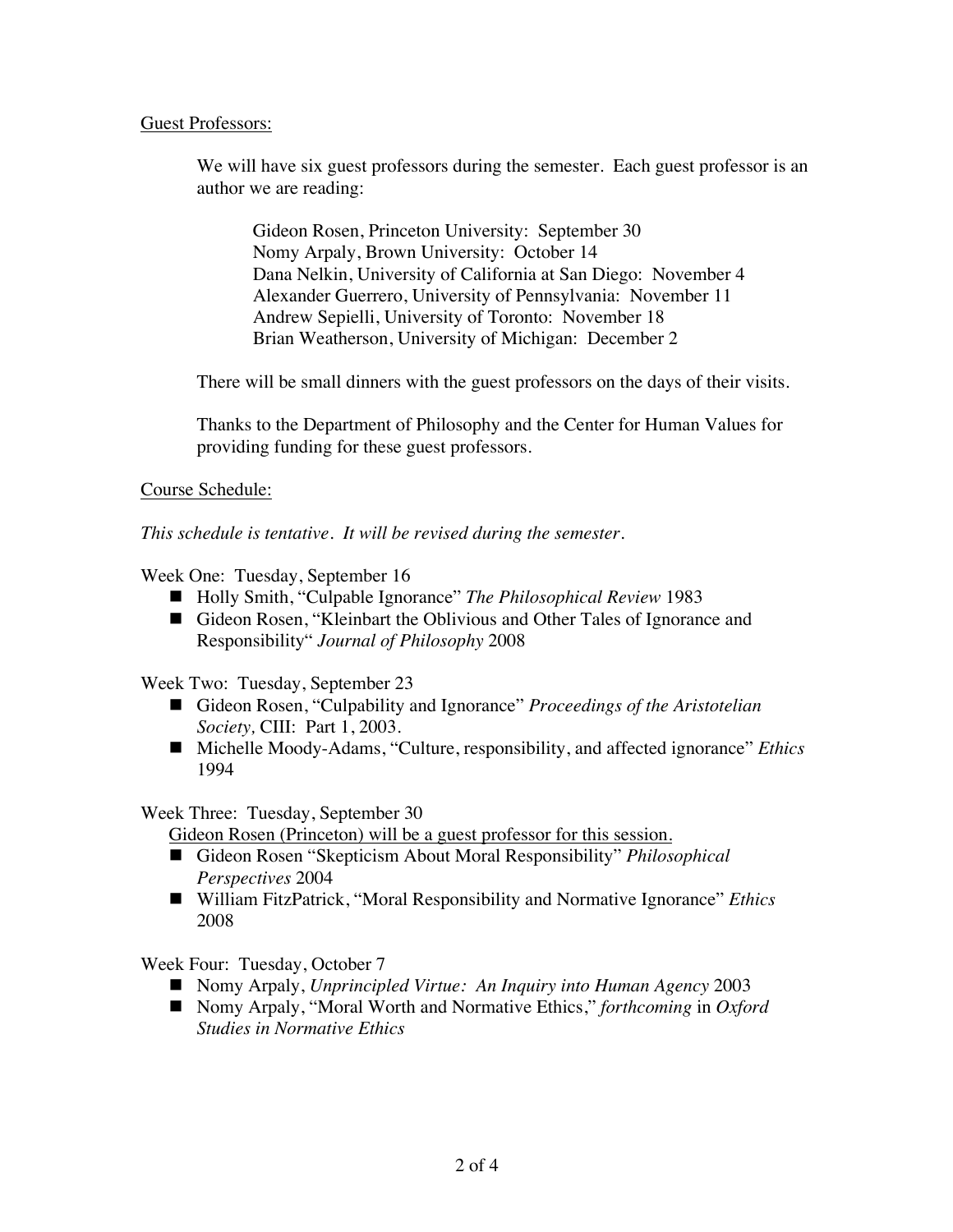Week Five: Tuesday, October 14

Nomy Arpaly (Brown) will be a guest professor for this session.

- Nomy Arpaly, *Unprincipled Virtue: An Inquiry into Human Agency* 2003 continued
- Nomy Arpaly, "Huckleberry Finn Revisited: Inverse Akrasia and Moral Ignorance"

Week Six: Tuesday, October 21

- Elizabeth Harman, "Does Moral Ignorance Exculpate?" *Ratio* 2011
- Elizabeth Harman, "Ethics is Hard! What Follows?" (manuscript)

*October 27-31: Spring Break*

Week Seven: Tuesday, November 4

Dana Nelkin (UCSD) will be a guest professor for this session

- "Difficulty and Degrees of Moral Praiseworthiness and Blameworthiness," *Nous* (forthcoming)
- "Psychopaths, Incorrigible Racists, and the Faces of Responsibility," *Ethics*  (forthcoming)

Week Eight: Tuesday, November 11

Alexander Guerrero (Penn) will be a guest professor for this session

- Alexander Guerrero, "Don't Know, Don't Kill: Moral Ignorance, Culpability, and Caution" *Philosophical Studies* 2007
- Dan Moller, "Abortion and Moral Risk" *Philosophy* 2011
- Jacob Ross, "Rejecting Ethical Deflationism" *Ethics* 2006
- Ted Lockhart, *Moral Uncertainty and Its Consequences* Oxford University Press 2000

Week Nine: Tuesday, November 18

Andrew Sepielli (Toronto) will be a guest professor for this session

- Andrew Sepielli, "What to do when you don't know what to do" *Oxford Studies in Metaethics* 2009
- Andrew Sepielli, "What to do when you don't know what to do when you don't know what to do" *Nous* 2013

Week Ten: Tuesday, November 25

- Elizabeth Harman, "The Irrelevance of Moral Uncertainty," *Oxford Studies in Metaethics* (forthcoming)
- Brian Weatherson, *Normative Externalism* (book manuscript)

Week Eleven: Tuesday, December 2

- Brian Weatherson (Michigan) will be a guest professor for this session
- "Running Risks Morally" *Philosophical Studies* 2014
- Brian Weatherson, *Normative Externalism* (book manuscript) continued